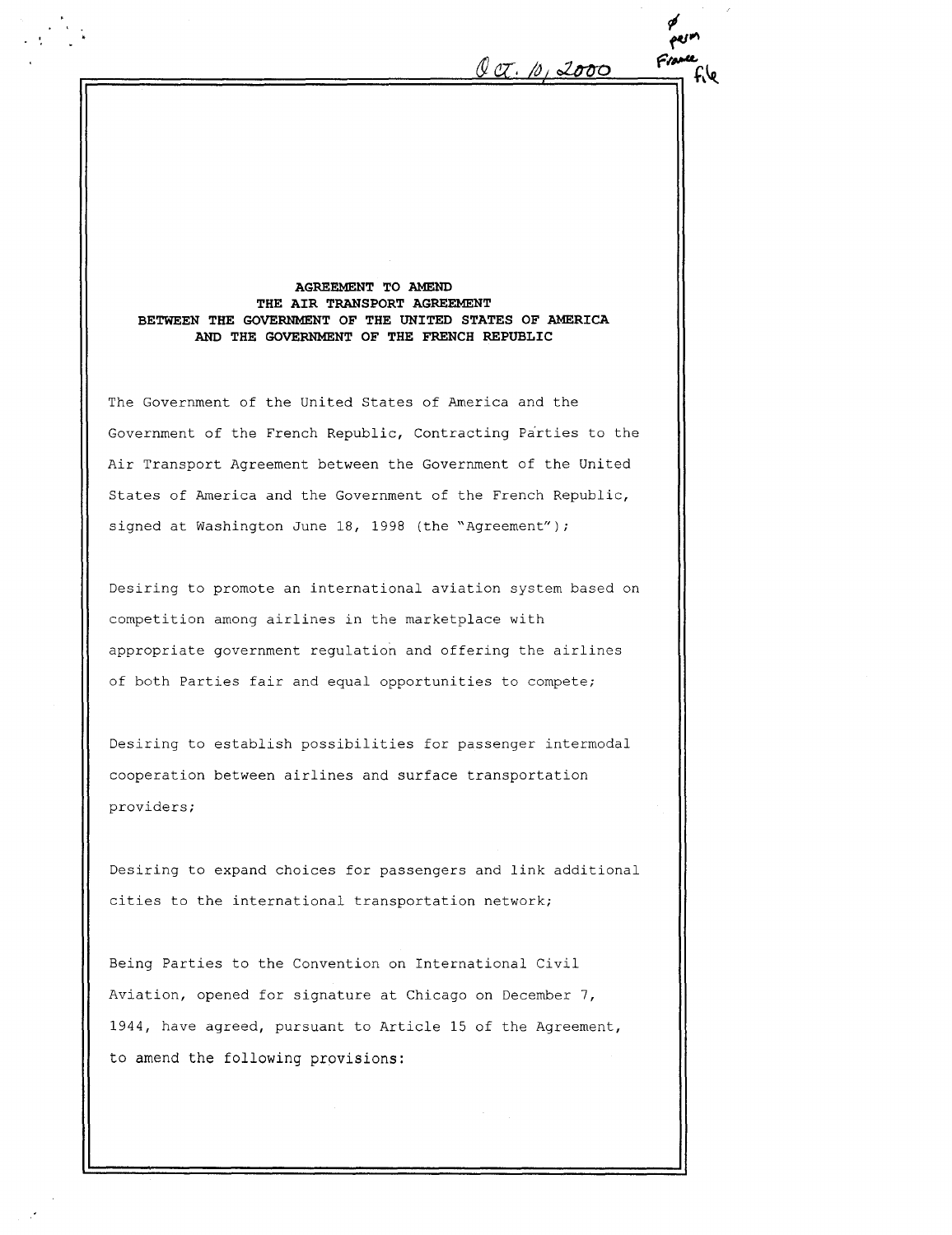## ARTICLE 1

2

Article 8 shall be amended by adding the following

paragraph <sup>8</sup> :

"8 . Consistent with the rights in this Agreement, and in connection with international air transportation, airlines of each Party shall be permitted to hold out passenger services under their own name, through cooperative arrangements with surface transportation providers holding the appropriate authority to provide such surface transportation to and from any points in the territories of the Parties or in third countries. Surface transportation providers shall not be subject to laws and regulations governing air transportation on the sole basis that such surface transportation is held out by an airline under its own name. Such intermodal services may be offered at <sup>a</sup> single through price for the air and surface transportation combined, provided that passengers are not misled as to the facts concerning such transportation . Surface transportation providers have the discretion to decide whether to enter into cooperative arrangements. In deciding on any particular arrangement, surface transportation providers may consider, among other things, consumer interests and technical, economic, space, or capacity restraints ."

#### ARTICLE 2

Annex V shall be amended by adding a subparagraph  $A.2(e)$ 

to Section 2:

"(e) Except for the rights specified for United Airlines/British Midland in (b) (iii) of paragraph 2, airlines granted authority under subparagraphs  $(a)-(d)$ of this paragraph may exercise their respective rights with either third-country surface transportation providers or third-country airlines ."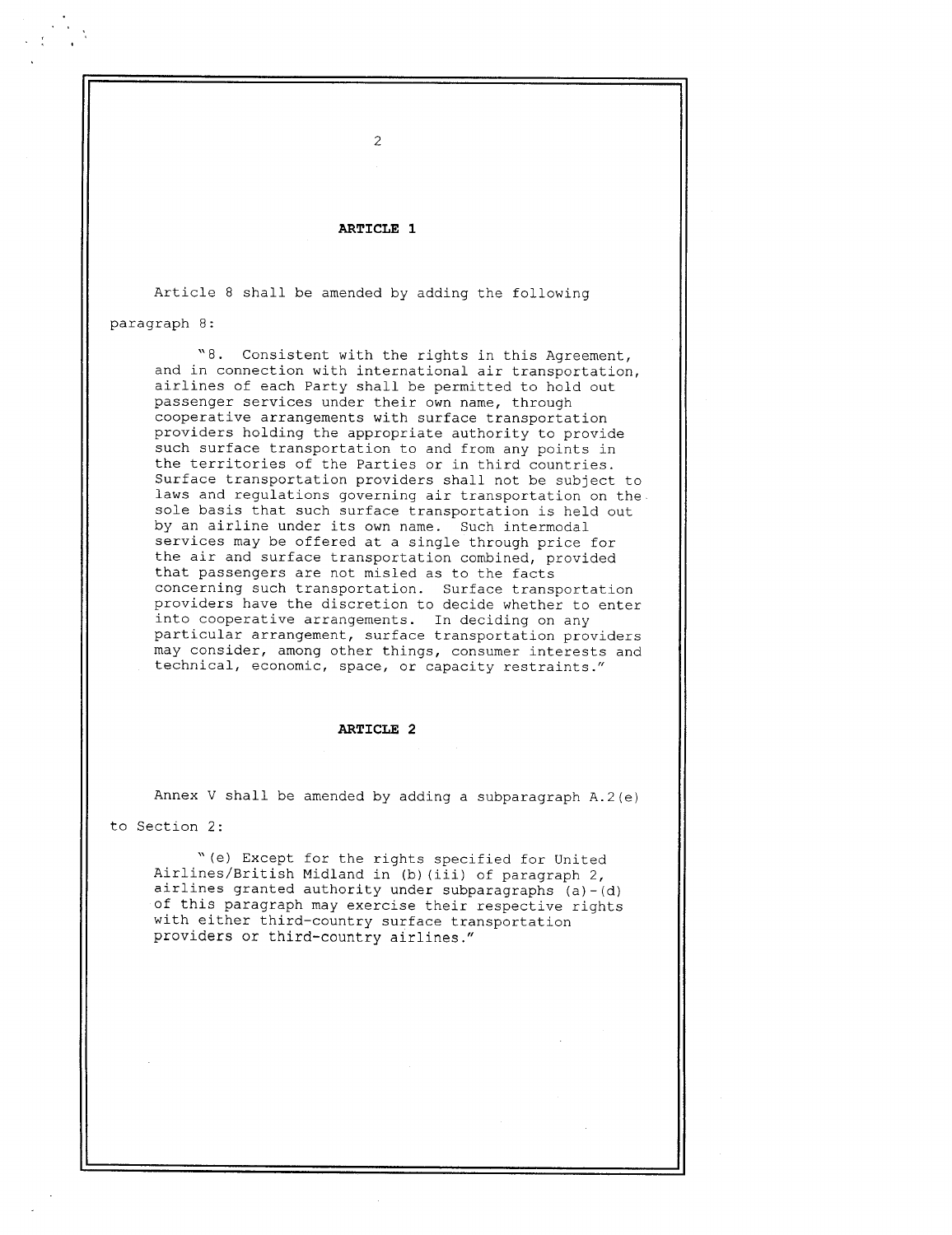# ARTICLE 3

Annex V shall be amended further by adding the following at the end of Subsection B of Section 2:

"The above limitations also shall apply to passenger intermodal cooperative arrangements authorized pursuant to Section 2, subparagraph A.2(e) of this Annex."

### ARTICLE 4

of signature . The present Agreement shall enter into force on the date

IN WITNESS WHEREOF, the undersigned, being duly authorized by their respective Governments, have signed the present Amendment .

DONE at Washington, this tenth day of October, 2000, in two originals, in the English and French languages, both texts being equally authentic.

FOR THE GOVERNMENT OF THE UNITED STATES OF AMERICA:

 

Rodney E. Slater

Secretary of Transportation Minister for Public

FOR THE GOVERNMENT OF THE FRENCH REPUBLIC:

.0 1

Jean-Claude Gayssot

Works, Transport, and Housing

3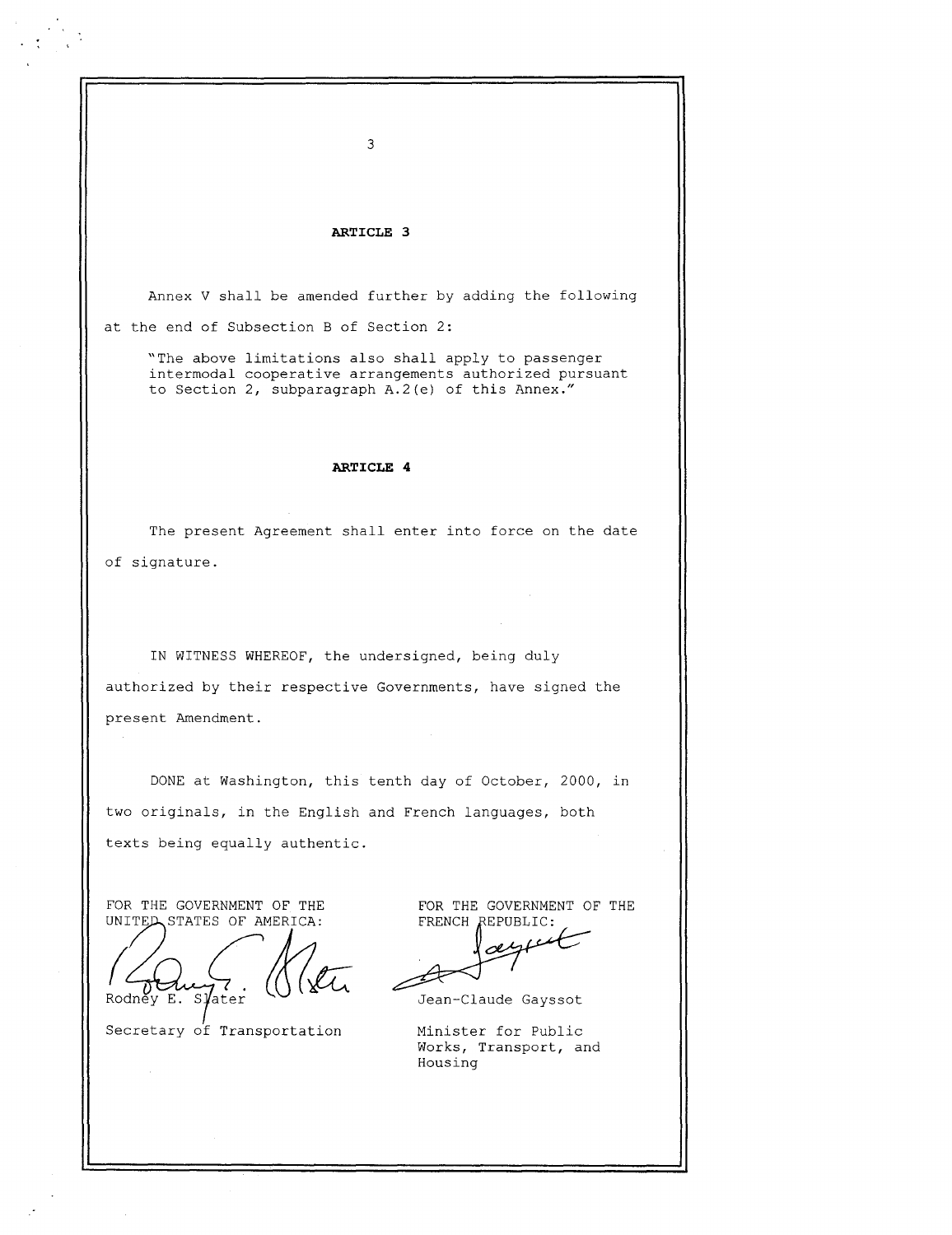# ACCORD PORTANT AMENDEMENTS A L'ACCORD SUR LES TRANSPORTS AERIENS ENTRE LE GOUVERNEMENT DES ETATS-UNIS D'AMERIQUE ET LE GOUVERNEMENT DE LA REPUBLIQUE FRANCAISE

Le Gouvernement des Etats-Unis d'Amerique et le Gouvernement de la Republique francaise, Parties contractantes a 1'Accord relatif aux transports aeriens entre le Gouvernement des Etats-Unis d'Amerique et le Gouvernement de la République française signé à Washington le 18 juin 1998 (l'Accord),

Desireux d'encourager une organisation de l'aviation internationale fondee sur la concurrence entre les entreprises de transport aerien presentes sur le marche avec une réglementation appropriée de la part des pouvoirs publics, et offrant aux entreprises des deux Parties des possibilités justes et égales de concurrence ;

Désireux de favoriser la possibilité d'une coopération entre les compagnies aériennes et les transporteurs de surface concernant les services intermodaux pour les passagers ;

Désireux d'élargir le choix des passagers et d'intégrer d'autres villes au réseau des transports internationaux ;

Etant parties a la Convention relative a 1'aviation civile internationale ouverte a la signature à Chicago le 7 décembre 1944, sont convenus, conformément à l'article 15 de l'Accord, de modifier les dispositions suivantes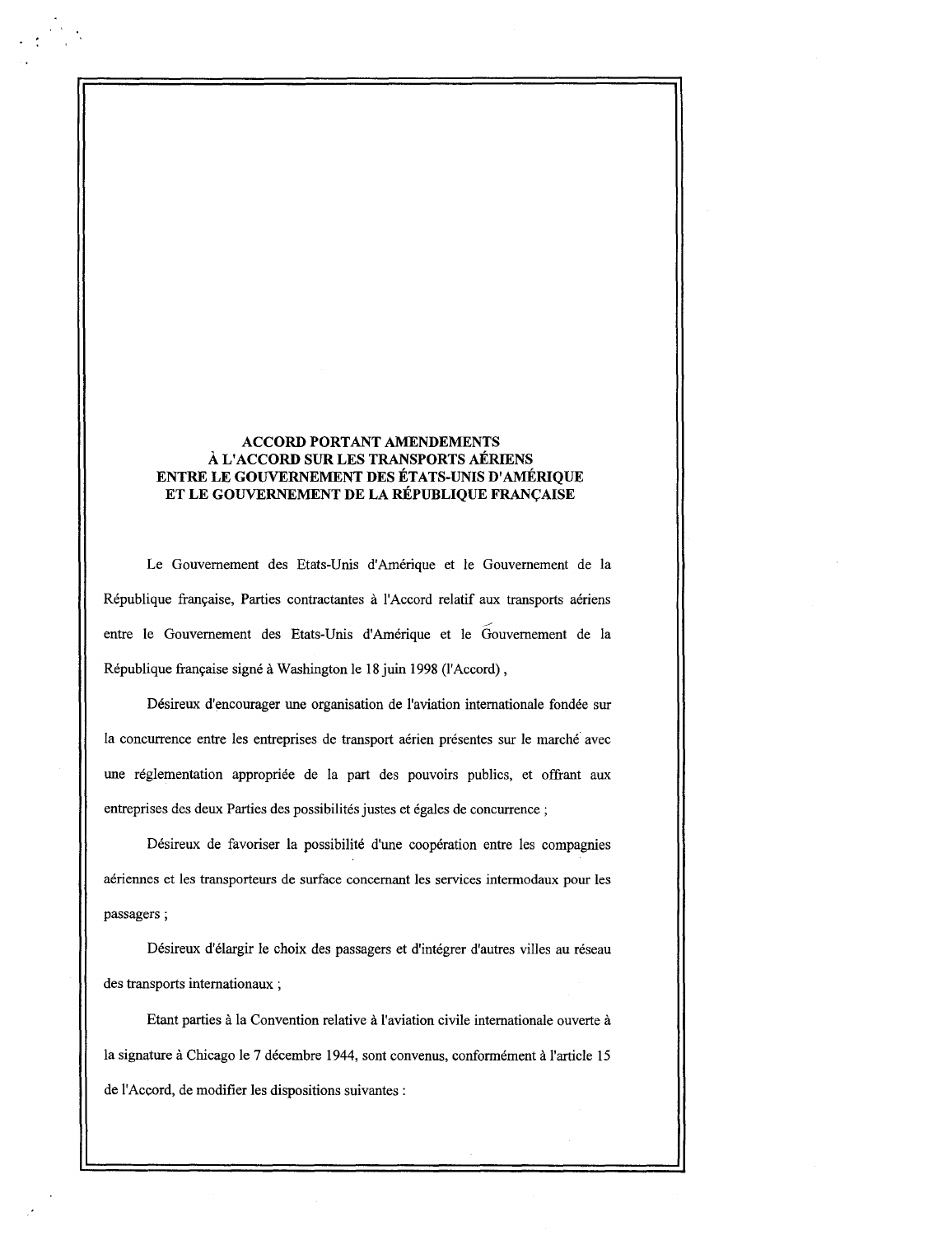#### Article <sup>l</sup> er

# L'Article 8 est modifié par l'ajout du paragraphe 8 suivant:

"8 . En vertu des droits vises au present accord, et en correlation avec le transport aérien international, les entreprises de transport aérien de chaque partie sont autorisées a proposer des services pour les passagers en leur nom propre, par le biais d'arrangements de coopération passés avec des transporteurs de surface dûment habilités à fournir ce type de transport de surface à destination et en provenance de tous points des territoires des parties ou de pays tiers . Les transporteurs de surface ne sont pas soumis aux lois et règlements régissant le transport aérien du seul fait que ce type de transport de surface est offert par une entreprise de transport aerien en son nom propre. Ces services intermodaux peuvent être offerts moyennant un prix forfaitaire unique pour un transport combine aerien et de surface, <sup>a</sup> condition que les passagers soient correctement informés quant aux faits concernant ce transport. Les transporteurs de surface ont la faculté de décider de conclure des arrangements de coopération. Pour decider de tout arrangement particulier, les transporteurs de surface peuvent prendre en considération, notamment, les intérêts du consommateur et les contraintes techniques, économiques, d'espace ou de capacité."

### Article 2

## L'Annexe V est modifiée par l'ajout à la Section 2 de l'alinéa A. 2 (e):

"(e) A l'exception des droits specifies pour United Airlines /British Midland <sup>a</sup> l'alinea (b) (iii) du paragraphe 2, les compagnies aériennes habilitées en vertu des alinéas (a)-(d) du present paragraphe peuvent exercer leurs droits respectifs avec soit des transporteurs de surface de pays tiers, soit des compagnies aeriennes de pays tiers ."

### Article 3

L'Annexe V est modifiee par l'ajout a la fm de l'alinea B de la Section 2 de la

#### phrase suivante:

"Les limites susmentionnées s'appliquent également aux arrangements de coopération concernant les services intermodaux pour les passagers, autorisés conformément à l'alinéa A. 2 (e) de la section 2 de la présente Annexe."